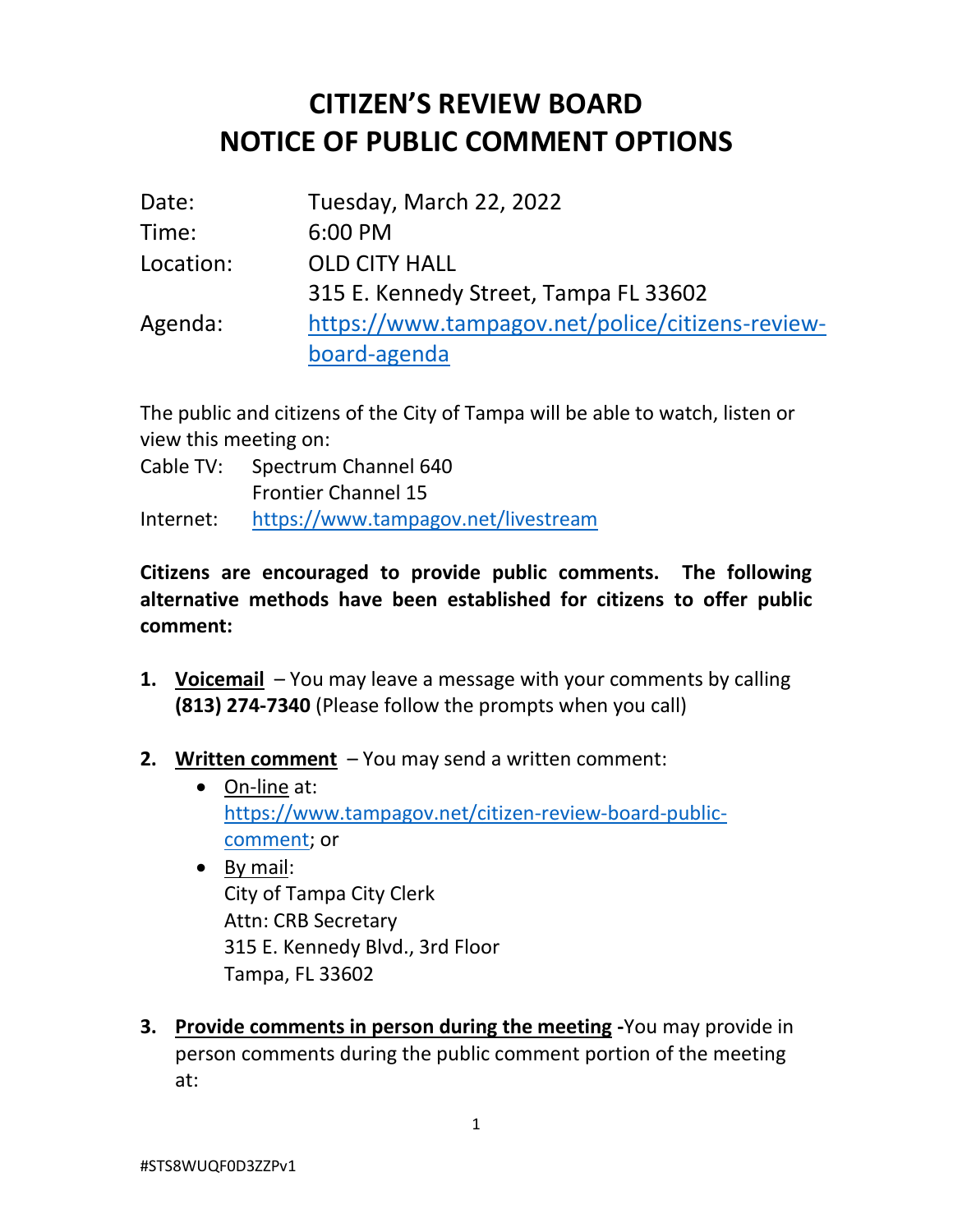## Old City Hall Third Floor 315 E. Kennedy Street Tampa FL 33602

Public comments will be heard at the start of the meeting at the direction of the Chair of the Citizen's Review Board.

All written or voicemail comments must be received no later than **5:00 PM**, **Monday, March 21, 2022**, in order to be made part of the official record of the meeting.

Written comments may not exceed 400 words, and voicemail comments may not exceed 3 minutes in length. Recorded and live public comment will be heard at the start of the meeting. Written comments received by mail or email will be distributed to the Citizen's Review Board and will also be included in the permanent record of the meeting. All public comments timely received will be afforded equal consideration as if the public comments were made in person. **Persons requiring help in accessing this means of public participation should call 813-274-8131 for assistance**.

The Policies and Procedures of the Citizen's Review Board states that members of the public addressing the Citizen's Review Board will identify themselves by full name and address. Comments are limited to matters related to the Tampa Police Department. Comments should not be made regarding ongoing Professional Standards investigations. Comments shall not be directed to any individual member of the Board. The Chair is responsible for maintaining appropriate decorum and any comments which are determined to be inappropriate will be received but may not be broadcast.

In accordance with the Americans with Disabilities Act ("ADA") and Section 286.26, Florida Statutes, persons with disabilities needing a reasonable accommodation to participate in this public hearing or meeting should contact the City of Tampa's ADA Coordinator at least 48 hours prior to the proceeding. The ADA Coordinator may be contacted via phone at 813-274